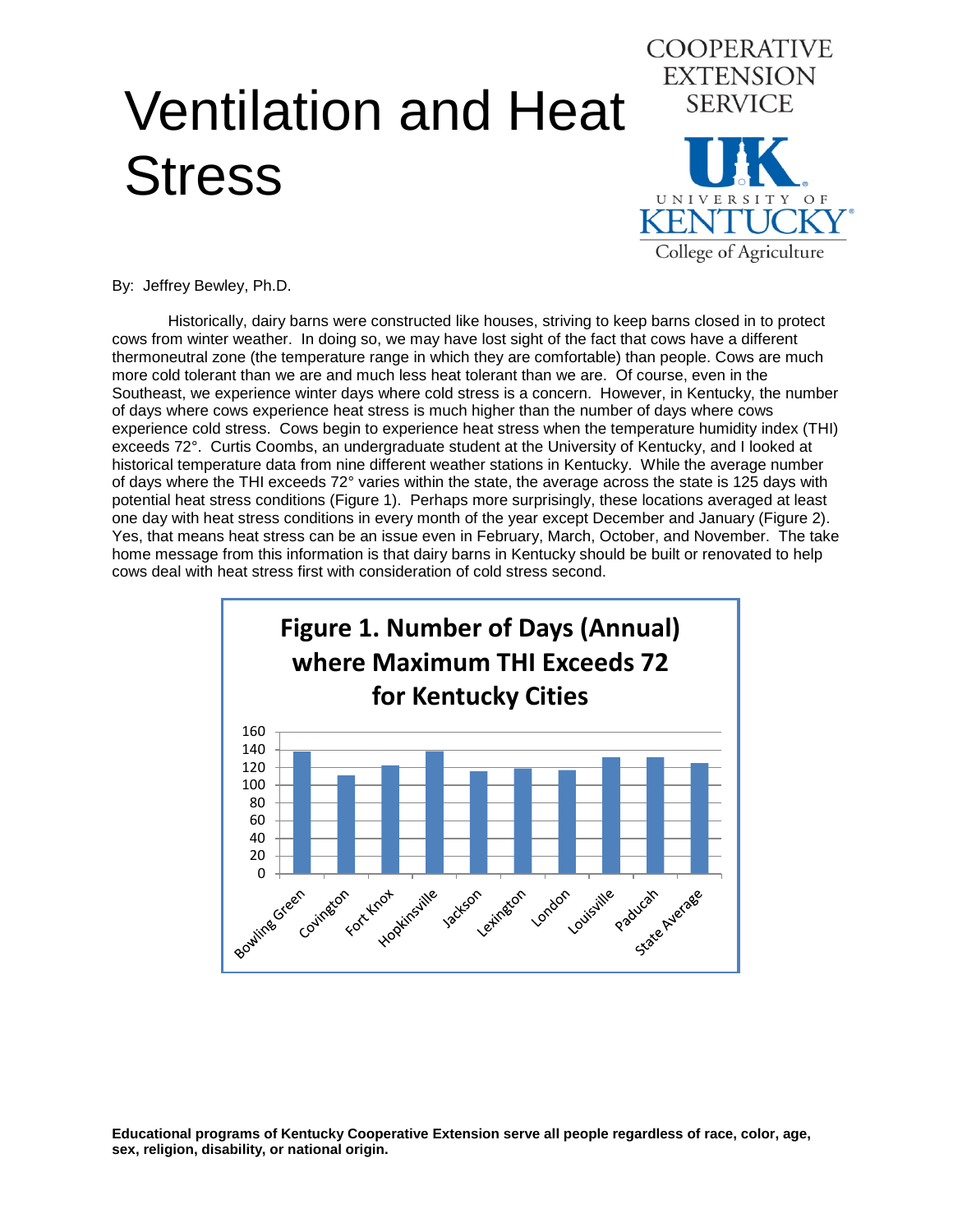

During warmer temperatures, poor ventilation may result in cows expressing obvious signs of heat stress (i.e. breathing heavily, panting). Research has illustrated that average lying time decreased from 10.9 to 7.9 hours per day as temperature increased. Thus, even stall usage may be altered if barns are inadequately ventilated. When temperatures are cooler, poor ventilation can result in increased respiratory problems and transmission of other diseases. Lack of proper ventilation can lead to high moisture levels, manure gases, pathogens, and dust concentrations which create an adverse environment for dairy cows.

For optimal production and well-being, dairy cows should be provided with a constant supply of fresh, clean air. Frequently exchanging air removes or reduces the concentrations of dust, gases, odors, airborne disease organisms, and moisture. Maximizing natural ventilation is the first step toward improving ventilation. Natural ventilation relies on barn openings and orientation to remove heat and humidity from the animal's environment. Exhausted air generally leaves the barn through sidewalls and ridge openings. Although old barn designs suggested closed-in barns, current recommendations are to open the barns up to allow for better air exchange. Sidewalls allow for air, heat and humidity to be easily and continuously removed from the barn. This is particularly critical during the summer. If producers are concerned about the potential negative effects of open sidewalls during the winter, sidewall curtains, which can be raised in the summer and lowered during the winter, may be added to eliminate this concern. A ridge opening should also be provided at the top of the building to facilitate air removal through the top of the barn. Warm, moist air rises and exits through the ridge opening even on calm days. The steeper the roof slope the better the movement of the warm moist air out of the ridge vent. The roof slope should be at least 3/12, 3 inches of rise for every 12 inches of run. A slope of 4/12 is preferred. The ridge opening should be at least 2 inches for each 10 feet of building width. With overshot roofs, this opening should be at least 3 inches per 10 feet of building width. Producers are often resistant to this change because of fears of precipitation entering the barn through the ridge opening. Although this is generally not a major problem, a ridge cap may be added to eliminate this concern. A few weeks ago, I visited a producer in western Kentucky who had constructed a new barn with an open ridge vent. He suggested that he was considering opening the ridge vent in his older freestall barn because he was so pleased with how the cows responded to the new barn. He recognized that he could see dramatic improvements in cow comfort in his old barn without spending a lot of money. Many Kentucky barns and cows could benefit from this type of renovation.

For many older barns with ventilation issues, the main opportunity for improvement is removing tin or wood sidewalls that block natural winds from entering the barn. Before removing these obstructions, consider how this change might affect the structural integrity of the building. Strive for at least 8 feet of sidewall opening. A 3 to 4 foot overhang should be provided to prevent precipitation from entering the barn. Curtains may be needed to block adverse weather during the winter. Similarly,

## **Educational programs of Kentucky Cooperative Extension serve all people regardless of race, color, age, sex, religion, disability, or national origin.**